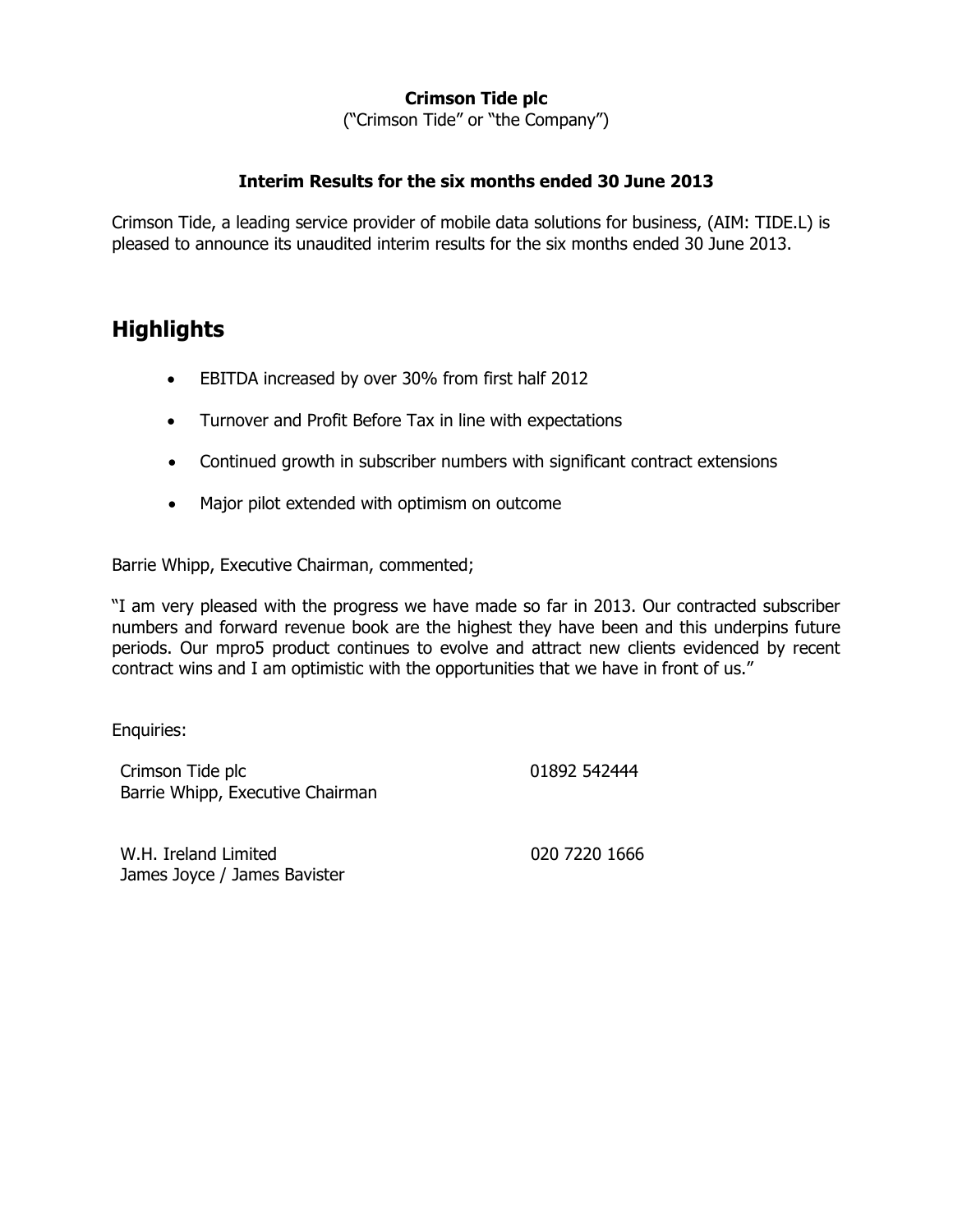## **Chairman's Statement**

I am pleased to report the Company's interim results for the period to 30 June 2013, which continue to show progress in all areas. At the time of writing, we have reached record numbers of subscribers and the highest level of contracted revenue since inception.

Our results have improved in terms of turnover and EBITDA but this masks the effect of the planned movement from one off consultancy work to regular subscription revenue. In the fourth quarter our monthly overhead should become broadly covered by committed subscription or support revenue. We now expect trading in the second half to be broadly similar to the first half. We have yet to see the full benefit of some of the transactions we concluded during the first half, particularly the five year cornerstone contract with Associated News for our Metro application. The full benefits of this contract will start to flow through from 2014.

Since the half year we have also recently seen an upturn in new subscriber deals, and contract extensions. These include a 3 year extension with the National Centre for Hereditary Coagulation Disorders ("NCHCD") with contracted revenue of EUR 59,000 and new contracts announced today with Screen-care UK, Scomac Services and UK Homemaker for an aggregate of £83,700 of contracted revenue. This is testament to the fact that our mpro5 product is easier to sell for our expanding partner community. We are working particularly hard with a new strategic partner and are seeing the introduction of some significant opportunities from that channel.

I have previously made stakeholders aware of two significant trials. One is now complete, the trial successfully proved the benefits of our application, however we are still awaiting a decision from the potential client. The second, more significant trial, was extended and we are cautiously optimistic of a successful conclusion in the second half.

Stephen Goodwin will be moving from CEO to Finance Director, a part time role, and I will assume his Chief Executive responsibilities whilst continuing as Executive Chairman. Whilst not a farewell, the Board would like to record our thanks to Steve for his significant contribution as CEO.

#### **Barrie Whipp**

Executive Chairman 20th September 2013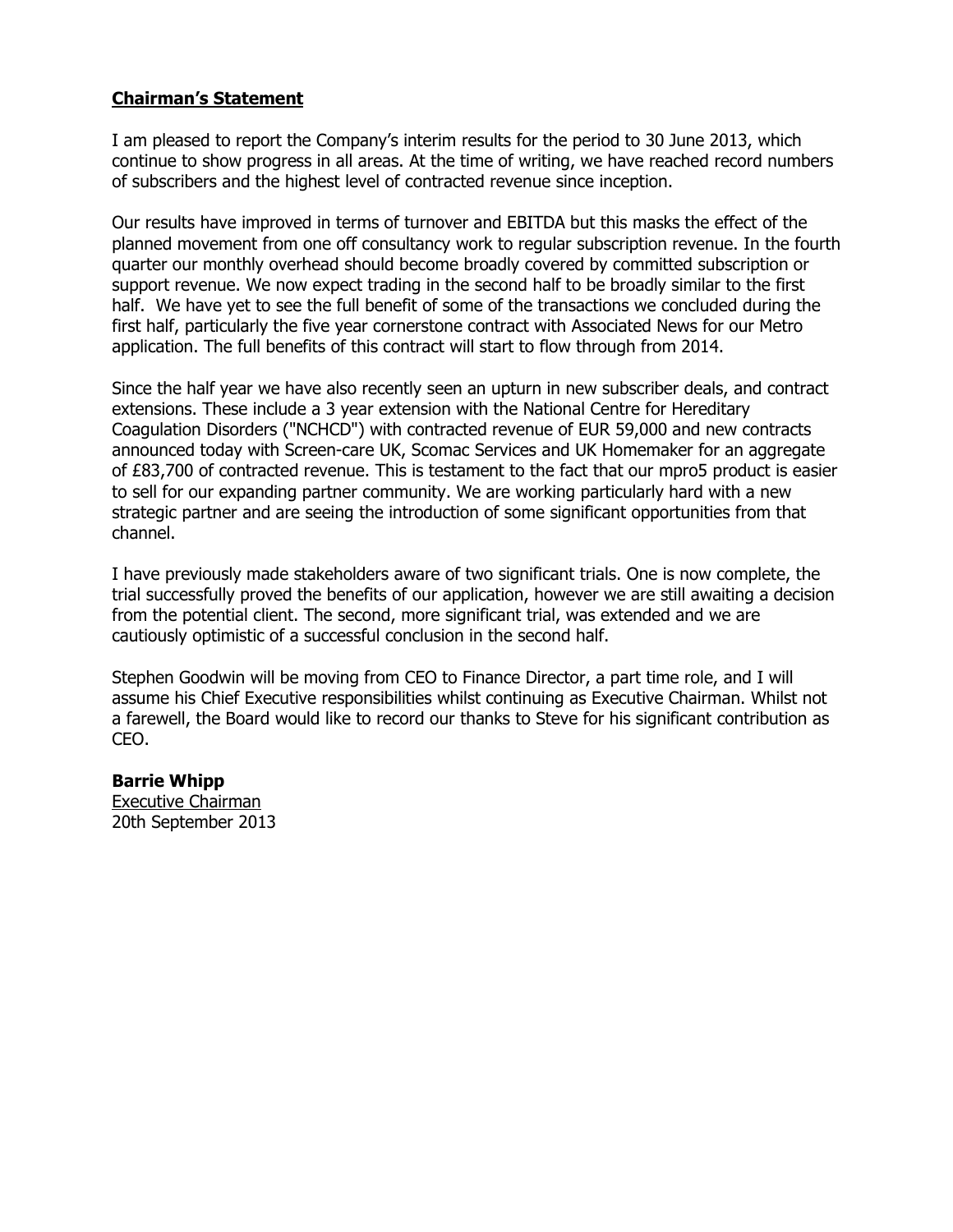## **Operating and Financial Review**

I am pleased to report on our interim results for the six months to 30 June 2013 and review our year to date performance.

#### OPERATING REVIEW

During 2013, we have continued to invest in our mpro5 software and move existing customers onto this platform. In all cases bar one, they have renewed their existing subscription agreements for a further three year term and they continue to benefit from a mobility solution that generates efficiency savings for their businesses by allowing their mobile workers to be more productive. Case studies can be found on our website, www.crimsontide.co.uk, detailing specific uses. The exception was Associated Newspapers who renewed and added to their existing subscriber agreements for terms between three and five years, expanding the use of our application for deliveries of the Metro newspaper to the whole country.

The move away from non-core activities is now broadly complete and the related organisational changes have now been fully implemented. These have had only a small impact on the level of overheads in the first half but will result in savings in the second half. One of these changes includes me moving from the Chief Executive role incorporating the Finance Director's responsibilities, to that of Finance Director, a sensible move as our operations and processes have become more streamlined.

During the second half of 2013, we will continue to grow and develop the relationships we have with our business partner community, as these have provided the majority of our new business leads since we created this route to market last year. Thanks in part to their efforts and to the speed with which we can now roll-out our mpro5 solution, subscribers invoiced grew by over 20% in the first six months of the year and contracted future revenues increased by over 75% to £2m. The retail store pilot also continues to be positively received and we remain hopeful this will culminate in a sizable contract when the customer completes their assessment.

As we look back on the first six months of 2013, we can be pleased that our mpro5 solution is able to fulfil the majority of the opportunities in our pipeline, that our operations have been made very efficient and that we remain well placed to satisfy the ever increasing requirements of the business community for a leading edge mobility solution able to meet their current and future needs.

#### FINANCIAL REVIEW

Turnover in the first six months of 2013 increased to £660,000 (2012 1H: £640,000) with an improved margin of 81% (2012 1H: 79%) reflecting the focus on mpro5. Earnings before interest, tax, depreciation and amortisation totalled £128,000 for the six months to 30<sup>th</sup> June 2013, up 32% from £97,000 in the first half 2012.

Net cash generated from operations totalled £299,000 and was used to fund over £200,000 of new mobile devices for subscribers agreeing new long term contracts. Borrowings were reduced by £60,000 in the period, leaving cash balances available of £275,000 at  $30<sup>th</sup>$  June 2013.

There have been no changes to Crimson Tide's accounting policies which can be found in the notes to the published 2012 Consolidated Financial Statements available on our website.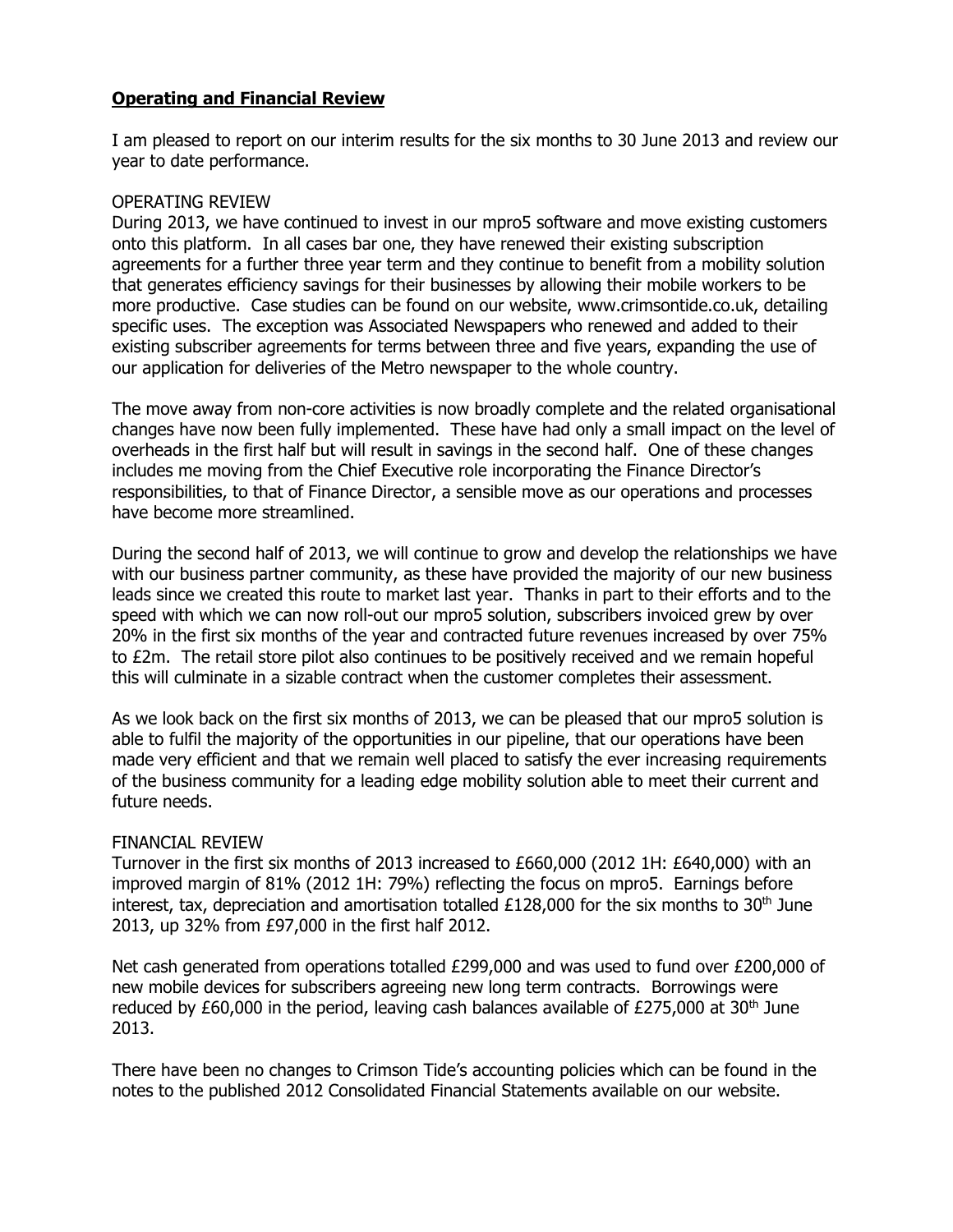#### FUTURE PROSPECTS

As the subscriber base continues to grow, operating profits and cashflows will increase by a proportionately greater amount reflecting the operational gearing of the business, i.e. overheads will not increase in the same proportion. The long term contracted nature of the Group's revenues also provides additional security. Crimson Tide, with its evolving mpro 5 solution, is well placed to build on its achievements to date and the Board remain encouraged by the progress being made.

**Stephen Goodwin** Finance Director 20th September 2013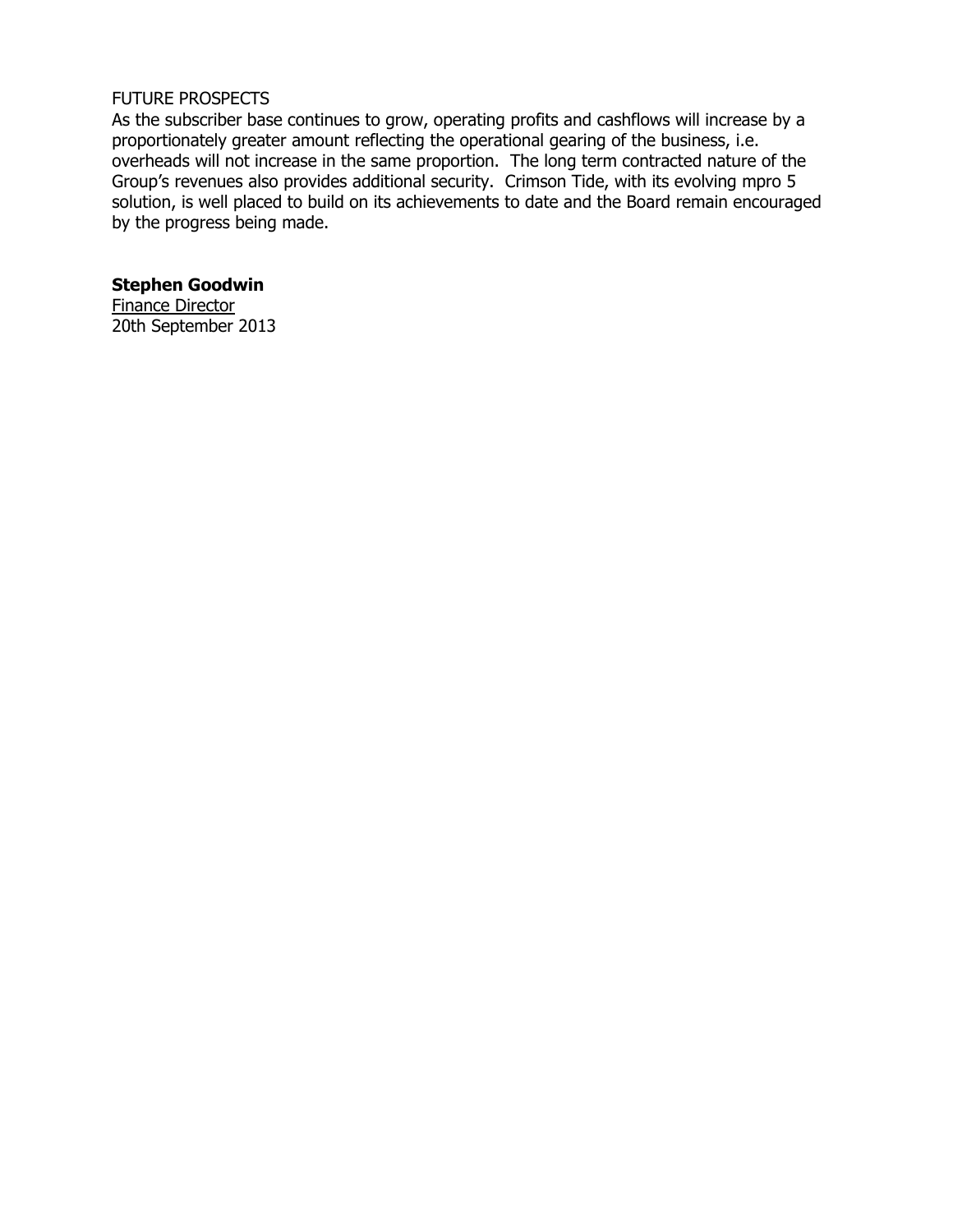#### **Crimson Tide plc Unaudited Consolidated Income Statement for the 6 months to 30 June 2013**

|                                                                                   | <b>Unaudited</b><br><b>6 Months</b><br>ended<br>30 June<br>2013<br>£000 | <b>Unaudited</b><br><b>6 Months</b><br>ended<br>30 June<br>2012<br>£000 | <b>Audited</b><br>12 Months<br>ended 31<br><b>December</b><br>2012<br>£000 |
|-----------------------------------------------------------------------------------|-------------------------------------------------------------------------|-------------------------------------------------------------------------|----------------------------------------------------------------------------|
| Revenue                                                                           | 660                                                                     | 640                                                                     | 1,226                                                                      |
| Cost of Sales                                                                     | (125)                                                                   | (132)                                                                   | (259)                                                                      |
| <b>Gross Profit</b>                                                               | 535                                                                     | 508                                                                     | 967                                                                        |
| Overhead expenses                                                                 | (407)                                                                   | (411)                                                                   | (771)                                                                      |
| <b>Earnings before interest, tax, depreciation &amp;</b><br>amortisation          | 128                                                                     | 97                                                                      | 196                                                                        |
| Depreciation & Amortisation                                                       | (108)                                                                   | (82)                                                                    | (173)                                                                      |
| Profit from operations<br>Interest income<br>Interest payable and similar charges | 20<br>(10)                                                              | 15<br>(5)                                                               | 23<br>1<br>(19)                                                            |
| <b>Profit before taxation</b>                                                     | 10                                                                      | 10                                                                      | 5                                                                          |
| <b>Taxation</b><br>Profit for the year attributable to equity holders of          |                                                                         |                                                                         |                                                                            |
| the parent                                                                        | 10                                                                      | 10                                                                      | 5                                                                          |

| <b>Earnings per share</b>                                     | <b>Unaudited</b>  | <b>Unaudited</b>  | <b>Audited</b>    |
|---------------------------------------------------------------|-------------------|-------------------|-------------------|
|                                                               | <b>6 Months</b>   | <b>6 Months</b>   | 12 Months         |
|                                                               | ended             | ended             | ended 31          |
|                                                               | 30 June           | 30 June           | <b>December</b>   |
|                                                               | 2013              | 2012              | 2012              |
| Basic and diluted earnings per Ordinary Share<br>(see Note 2) | 0.00 <sub>p</sub> | 0.00 <sub>p</sub> | 0.00 <sub>p</sub> |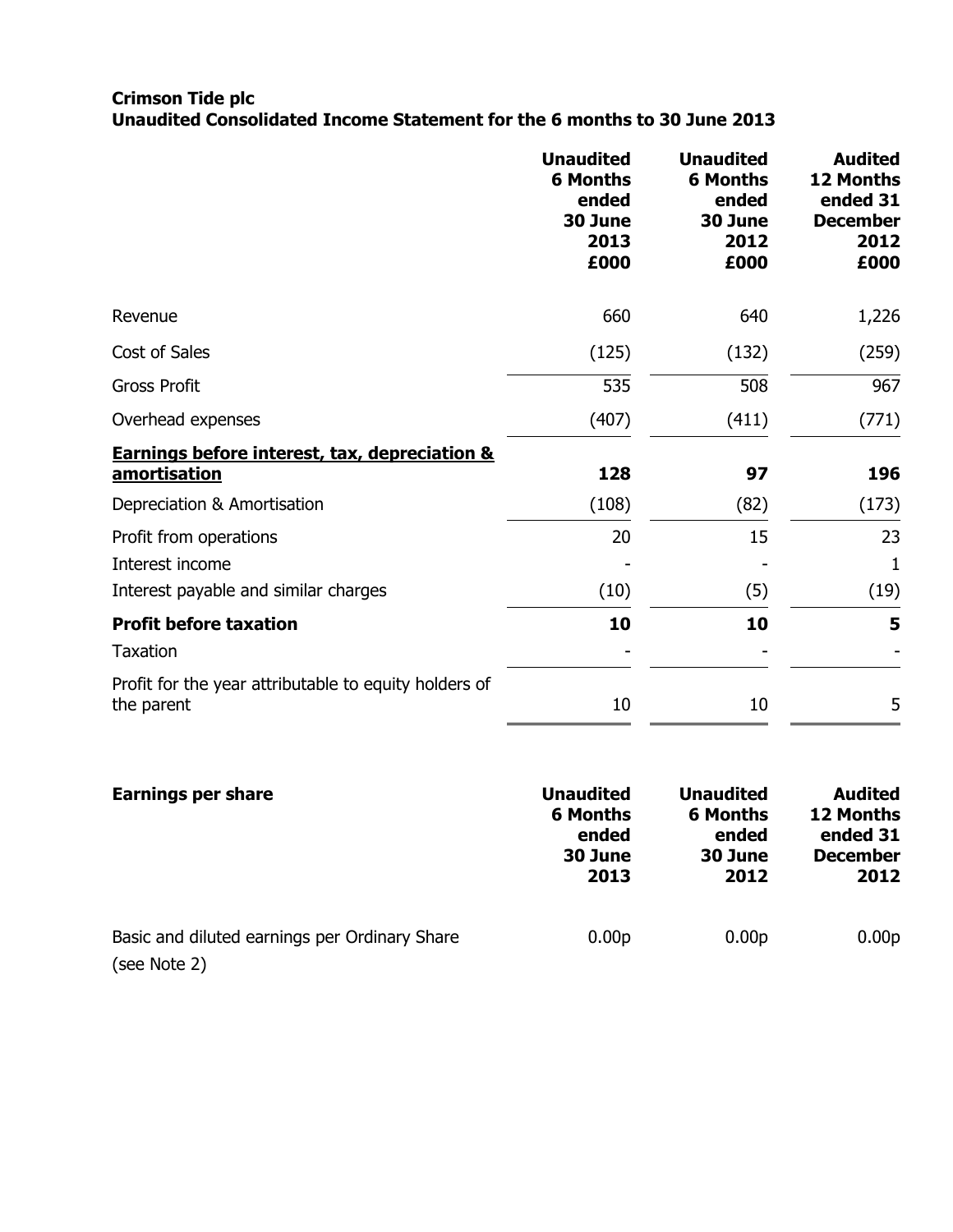### **Unaudited Consolidated Statement of Comprehensive Income for the 6 months to 30 June 2013**

|                                                                                                     | <b>Unaudited</b><br><b>6 Months</b><br>ended<br>30 June<br>2013<br>£000 | <b>Unaudited</b><br><b>6 Months</b><br>ended<br>30 June<br>2012<br>£000 | <b>Audited</b><br><b>12 Months</b><br>ended 31<br><b>December</b><br>2012<br>£000 |
|-----------------------------------------------------------------------------------------------------|-------------------------------------------------------------------------|-------------------------------------------------------------------------|-----------------------------------------------------------------------------------|
| Profit for the period                                                                               | 10                                                                      | 10                                                                      | 5                                                                                 |
| Other comprehensive income/(loss) for period:                                                       |                                                                         |                                                                         |                                                                                   |
| Exchange differences on translating foreign<br>operations                                           | 6                                                                       | (6)                                                                     | (4)                                                                               |
| Total comprehensive profit recognised in the<br>period and attributable to equity holders of parent | 16                                                                      | 4                                                                       |                                                                                   |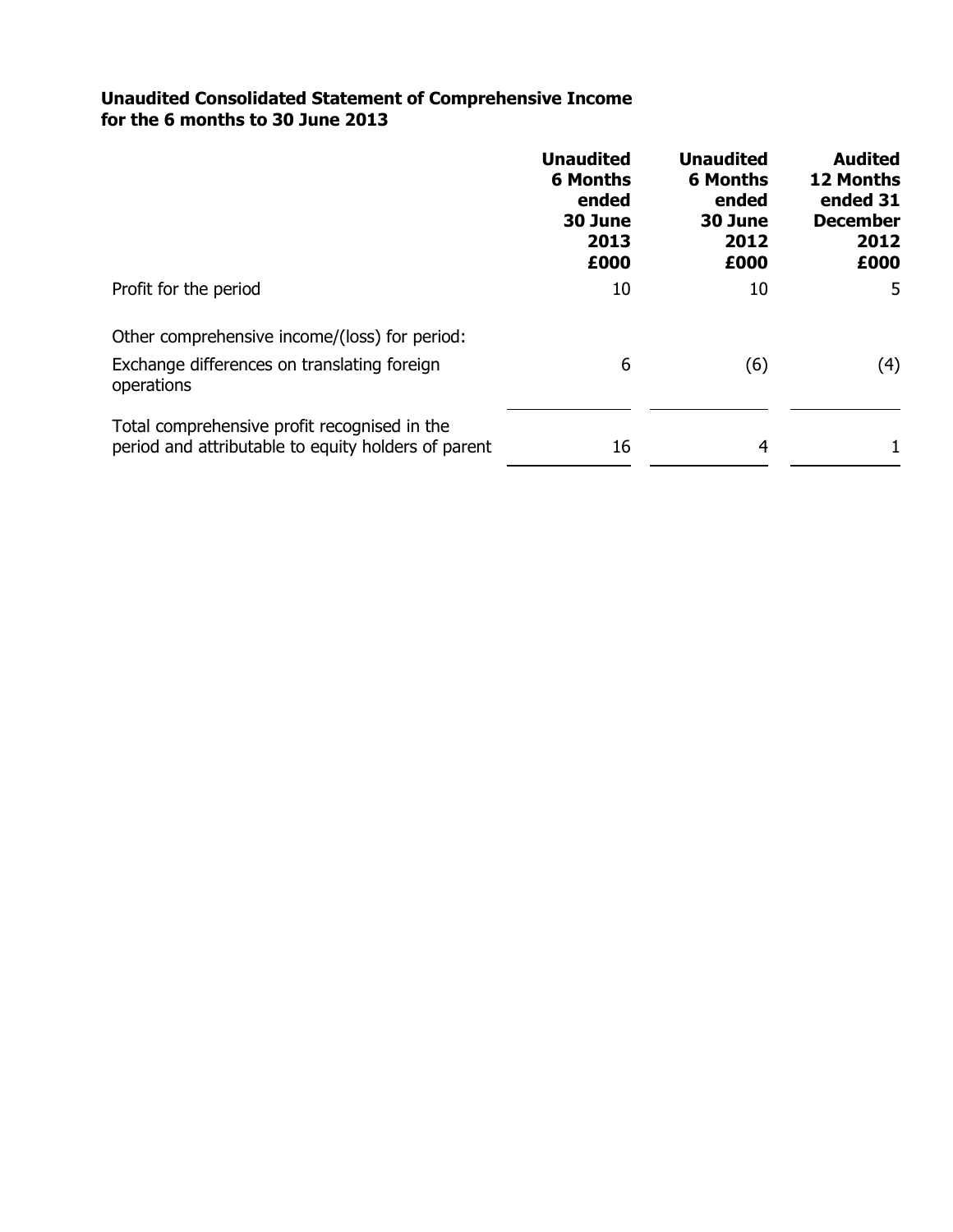# **Unaudited Consolidated Statement Of Financial Position at 30 June 2013**

|                                                                  | <b>Unaudited</b><br>As at<br>30 June<br>2013<br>£000 | <b>Unaudited</b><br>As at<br>30 June<br>2012<br>£000 | <b>Audited</b><br><b>As at 31</b><br><b>December</b><br>2012<br>£000 |
|------------------------------------------------------------------|------------------------------------------------------|------------------------------------------------------|----------------------------------------------------------------------|
| <b>Fixed Assets</b>                                              |                                                      |                                                      |                                                                      |
| Intangible assets                                                | 1,192                                                | 1,106                                                | 1,179                                                                |
| Equipment, fixtures & fittings                                   | 444                                                  | 298                                                  | 290                                                                  |
|                                                                  | 1,636                                                | 1,404                                                | 1,469                                                                |
| <b>Current Assets</b><br>Inventories                             | 54                                                   | 35                                                   | 40                                                                   |
| Trade and other receivables                                      | 438                                                  | 513                                                  | 513                                                                  |
| Cash and cash equivalents                                        | 275                                                  | 471                                                  | 321                                                                  |
| <b>Total current assets</b>                                      | 767                                                  | 1,019                                                | 874                                                                  |
| <b>Total assets</b>                                              | 2,403                                                | 2,423                                                | 2,343                                                                |
| <b>Equity and liabilities</b>                                    |                                                      |                                                      |                                                                      |
| <b>Equity</b>                                                    |                                                      |                                                      |                                                                      |
| Share capital                                                    | 7,335                                                | 7,335                                                | 7,335                                                                |
| Capital redemption reserve                                       | 49                                                   | 49                                                   | 49                                                                   |
| Share premium                                                    | 1,090                                                | 1,090                                                | 1,090                                                                |
| Other reserves                                                   | 438                                                  | 430                                                  | 432                                                                  |
| Reverse acquisition reserve                                      | (5,244)                                              | (5,244)                                              | (5,244)                                                              |
| Retained earnings                                                | (1,880)                                              | (1,885)                                              | (1,890)                                                              |
| <b>Total Equity</b>                                              | 1,788                                                | 1,775                                                | 1,772                                                                |
| <b>Creditors</b><br>Amounts falling due within one year          | 496                                                  | 407                                                  | 394                                                                  |
| <b>Creditors</b><br>Amounts falling due after more than one year | 119                                                  | 241                                                  | 177                                                                  |
| <b>Total liabilities</b>                                         | 615                                                  | 648                                                  | 571                                                                  |
| <b>Total equity and liabilities</b>                              | 2,403                                                | 2,423                                                | 2,343                                                                |
|                                                                  |                                                      |                                                      |                                                                      |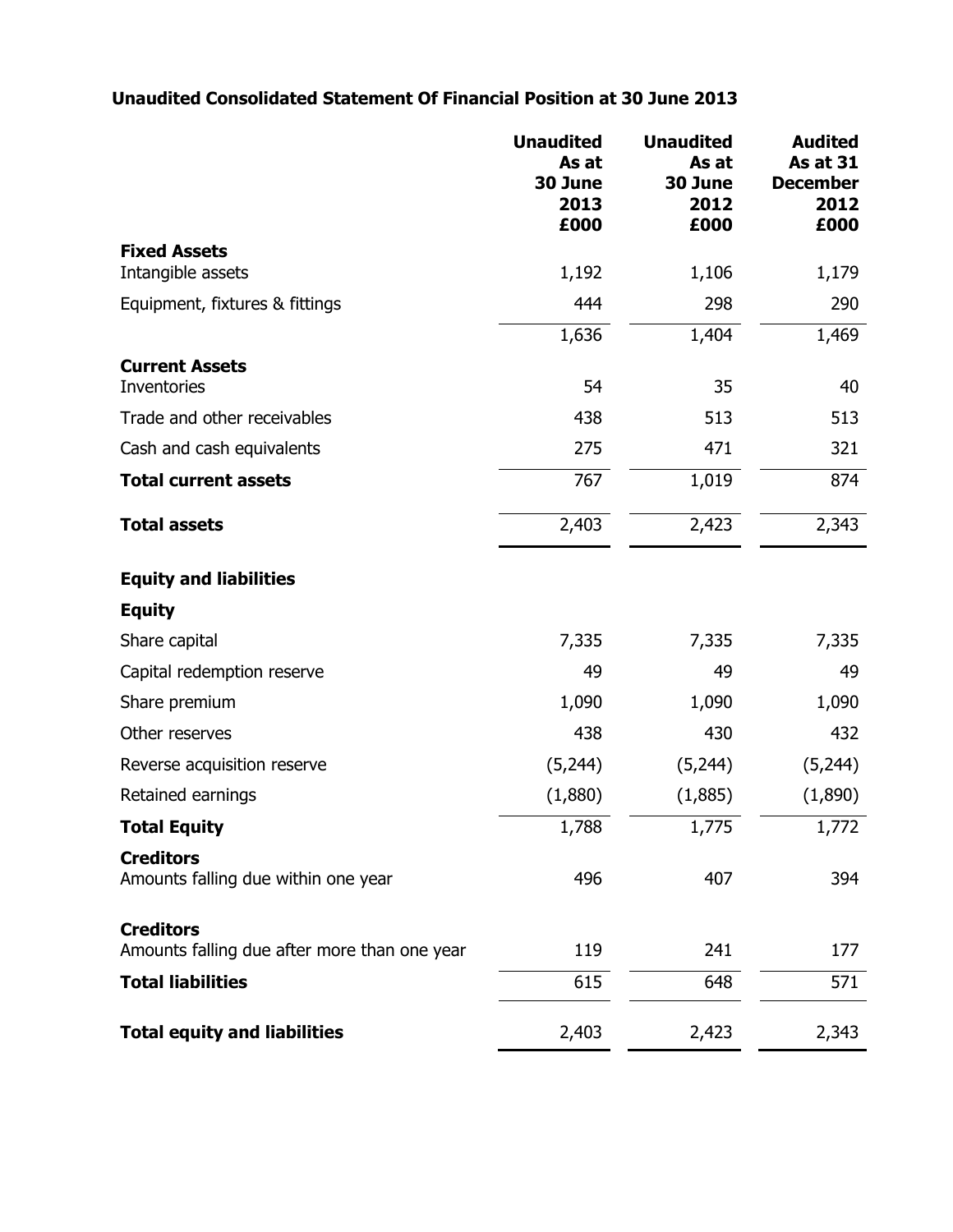# **Unaudited Consolidated Statement Of Changes In Equity at 30 June 2013**

|                                   | <b>Share</b><br>capital<br>£000 | <b>Capital</b><br>redemp-<br>tion<br>reserve<br>£000 | <b>Share</b><br>premium<br>£000 | <b>Other</b><br>reserves<br>£000 | <b>Reverse</b><br>acquisi-<br>tion<br>reserve<br>£000 | <b>Retained</b><br>earnings<br>£000 | <b>Total</b><br>£000 |
|-----------------------------------|---------------------------------|------------------------------------------------------|---------------------------------|----------------------------------|-------------------------------------------------------|-------------------------------------|----------------------|
| Balance at 31<br>December 2011    | 7,335                           | 49                                                   | 1,090                           | 436                              | (5,244)                                               | (1,895)                             | 1,771                |
| Profit for the<br>period          |                                 |                                                      |                                 |                                  |                                                       | 10                                  | 10                   |
| Translation<br>movement           |                                 |                                                      |                                 | (6)                              |                                                       |                                     | (6)                  |
| <b>Balance at</b><br>30 June 2012 | 7,335                           | 49                                                   | 1,090                           | 430                              | (5,244)                                               | (1,885)                             | 1,775                |
| Balance at 31<br>December 2012    | 7,335                           | 49                                                   | 1,090                           | 432                              | (5,244)                                               | (1,890)                             | 1,772                |
| Profit for the<br>period          |                                 |                                                      |                                 |                                  |                                                       | 10                                  | 10                   |
| Translation<br>movement           |                                 |                                                      |                                 | 6                                |                                                       |                                     | 6                    |
| <b>Balance at</b><br>30 June 2013 | 7,335                           | 49                                                   | 1,090                           | 438                              | (5,244)                                               | (1,880)                             | 1,788                |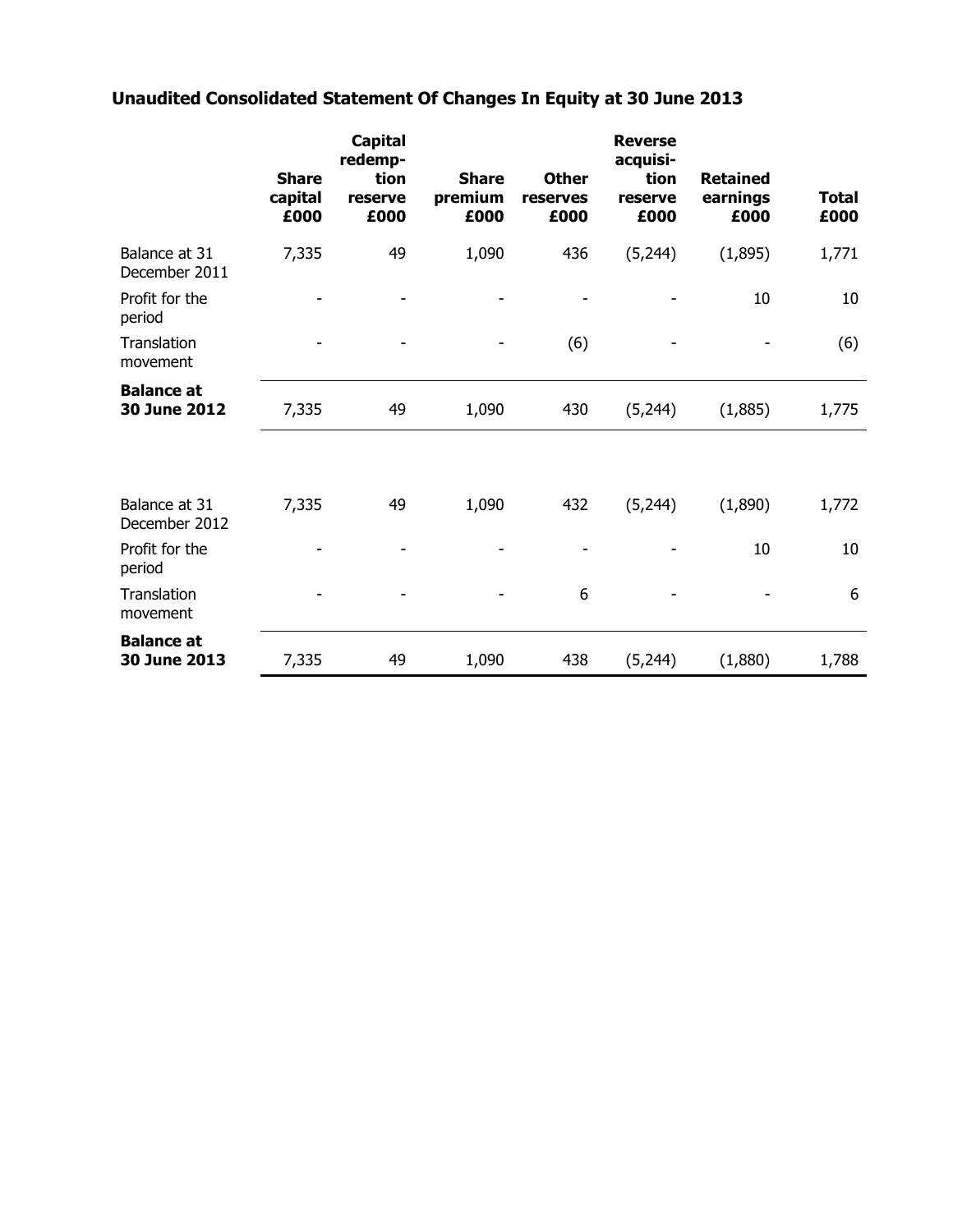# **Unaudited Consolidated Statement Of Cashflows for the 6 months to 30 June 2013**

|                                                                              | <b>Unaudited</b><br><b>6 Months</b><br>ended<br>30 June<br>2013<br>£000 | <b>Unaudited</b><br><b>6 Months</b><br>ended<br>30 June<br>2012<br>£000 | <b>Audited</b><br><b>12 Months</b><br>ended<br>31<br><b>December</b><br>2012<br>£000 |
|------------------------------------------------------------------------------|-------------------------------------------------------------------------|-------------------------------------------------------------------------|--------------------------------------------------------------------------------------|
| <b>Cash flows from operating activities</b>                                  |                                                                         |                                                                         |                                                                                      |
| Profit from operations<br>Adjustments for:                                   | 20                                                                      | 15                                                                      | 23                                                                                   |
| Amortisation of Intangible Assets                                            | 41                                                                      | 23                                                                      | 55                                                                                   |
| Depreciation of equipment, fixtures and fittings                             | 67                                                                      | 59                                                                      | 118                                                                                  |
| Operating cash flows before movement in<br>working capital and provisions    | 128                                                                     | 97                                                                      | 196                                                                                  |
| (Increase)/Decrease in inventories<br>Decrease/(Increase) in trade and other | (14)                                                                    | 2                                                                       | (3)                                                                                  |
| receivables                                                                  | 75                                                                      | (106)                                                                   | (106)                                                                                |
| Increase in trade and other payables                                         | 110                                                                     | 14                                                                      | 11                                                                                   |
| Cash generated/(used) in operations                                          | 299                                                                     | 7                                                                       | 98                                                                                   |
| Taxes paid                                                                   |                                                                         |                                                                         |                                                                                      |
| Net cash generated in operating activities                                   | 299                                                                     | 7                                                                       | 98                                                                                   |
| Cash flows used in investing activities<br>Purchase of fixed assets          | (275)                                                                   | (97)                                                                    | (246)                                                                                |
| Interest received                                                            |                                                                         |                                                                         | 1                                                                                    |
| Net cash used in investing activities                                        | (275)                                                                   | (97)                                                                    | (245)                                                                                |
| <b>Cash flows from financing activities</b>                                  |                                                                         |                                                                         |                                                                                      |
| Interest paid                                                                | (10)                                                                    | (5)                                                                     | (19)                                                                                 |
| Net (decrease)/increase in borrowings                                        | (60)                                                                    | 347                                                                     | 285                                                                                  |
| Net cash (used in)/from financing<br><b>activities</b>                       | (70)                                                                    | 342                                                                     | 266                                                                                  |
|                                                                              |                                                                         |                                                                         |                                                                                      |
| Net (decrease)/increase in cash and cash<br>equivalents                      | (46)                                                                    | 252                                                                     | 119                                                                                  |
| Net cash and cash equivalents at beginning of<br>period                      | 321                                                                     | 219                                                                     | 202                                                                                  |
| Net cash and cash equivalents at end of<br>period                            | 275                                                                     | 471                                                                     | 321                                                                                  |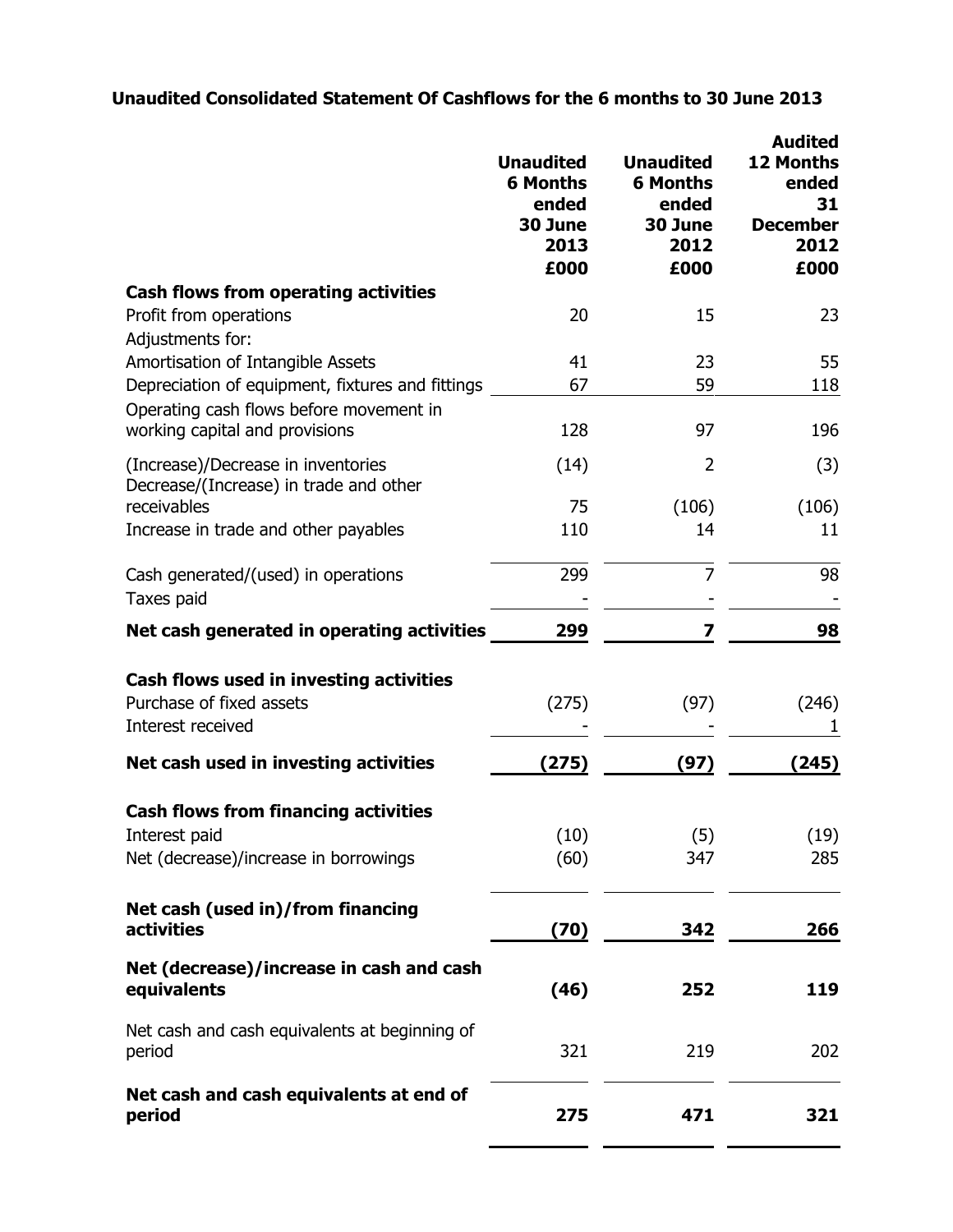|                                     | <b>Unaudited</b><br><b>6 Months</b><br>ended<br>30 June<br>2013<br>£000 | <b>Unaudited</b><br><b>6 Months</b><br>ended<br>30 June<br>2012<br>£000 | <b>Audited</b><br><b>12 Months</b><br>ended<br>31<br><b>December</b><br>2012<br>£000 |
|-------------------------------------|-------------------------------------------------------------------------|-------------------------------------------------------------------------|--------------------------------------------------------------------------------------|
| <b>Analysis of net funds:</b>       |                                                                         |                                                                         |                                                                                      |
| Cash and cash equivalents           | 275                                                                     | 471                                                                     | 321                                                                                  |
| Bank overdraft                      |                                                                         |                                                                         |                                                                                      |
|                                     | 275                                                                     | 471                                                                     | 321                                                                                  |
| Other borrowing due within one year | (117)                                                                   | (117)                                                                   | (117)                                                                                |
| Borrowings due after one year       | (116)                                                                   | (233)                                                                   | (175)                                                                                |
| <b>Finance leases</b>               | (6)                                                                     | (11)                                                                    | (8)                                                                                  |
| <b>Net funds</b>                    | 36                                                                      | 110                                                                     | 21                                                                                   |

## **Crimson Tide Plc**

# **Notes to the Unaudited Interim Results for the 6 months ended 30 June 2013**

#### **1. Basis of preparation of interim report**

The information for the period ended 30 June 2013 does not constitute statutory accounts as defined in section 434 of the Companies Act 2006. It has been prepared in accordance with the accounting policies set out in, and is consistent with, the audited financial statements for the twelve months ended 31 December 2012. A copy of the statutory accounts for that period has been delivered to the Registrar of Companies. The auditor's report on those accounts was unqualified and did not contain statements under Section 498 (2) or (3) of the Companies Act 2006.